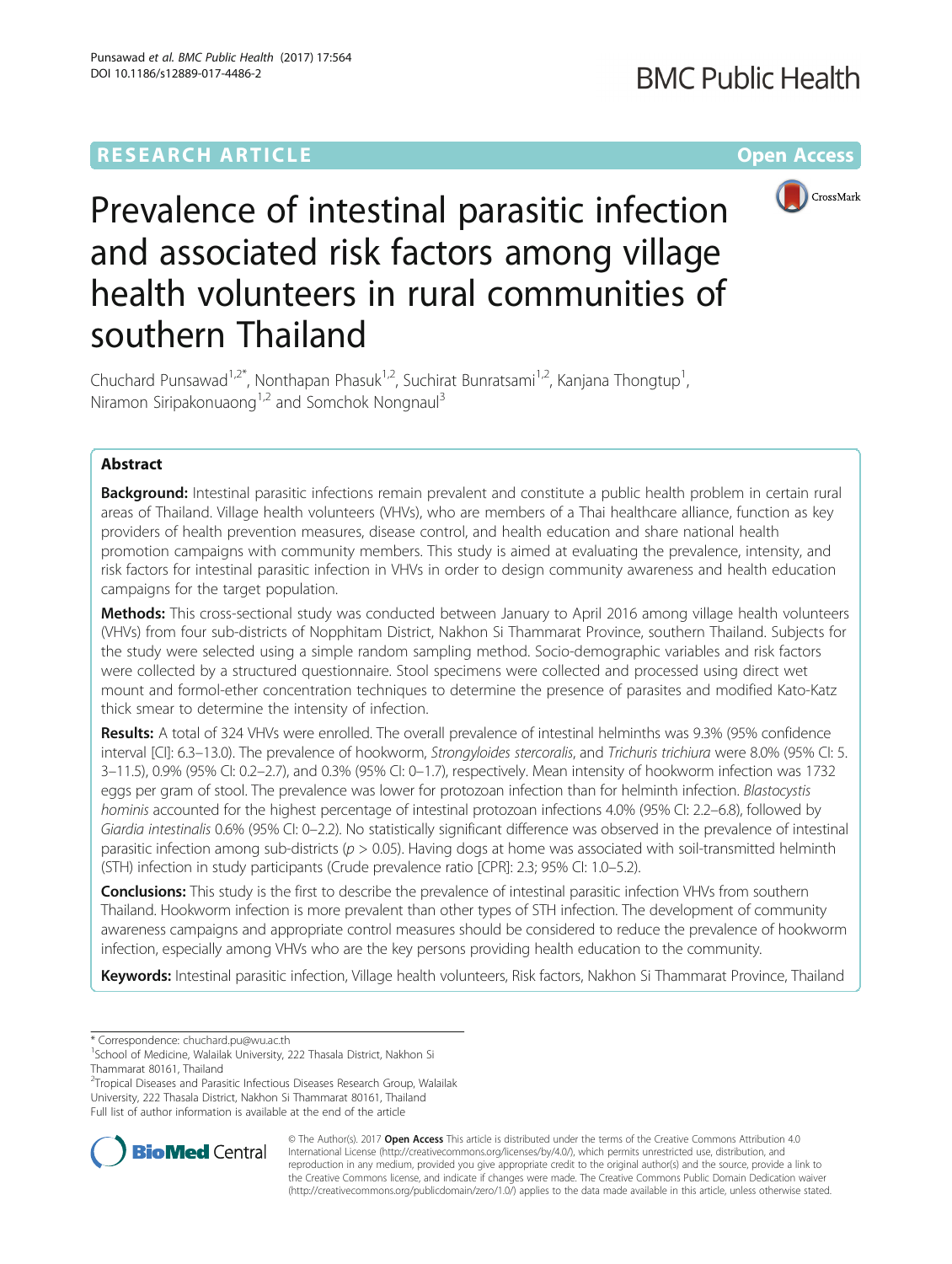## Background

The World Health Organization estimates that approximately 1.5 billion people are infected with soil-transmitted helminths worldwide [[1](#page-7-0)]. In Thailand, helminth infection remains a significant health problem in rural communities of some regions. A national survey in 2009 found the prevalence of helminthiasis in the Thai population was 18.1%, with persistent high prevalence of opisthorchiasis and hookworm infection in the northeastern and southern regions of Thailand, respectively [\[2](#page-7-0)]. The high prevalence of intestinal parasitic infection is closely associated with poverty, climatic conditions, poor personal hygiene, poor sanitation, and unsafe drinking water [\[2](#page-7-0)–[5\]](#page-7-0).

Previous studies conducted in areas of southern Thailand have given due attention to distributions of intestinal parasites in adults and school-age children [[2, 6](#page-7-0), [7](#page-7-0)], but patterns of intestinal parasitism have not been reported in village health volunteers (VHVs) who act as community health workers in rural communities of Thailand. VHVs are members of a Thai healthcare alliance established to promote healthcare service communication and collaboration at the primary healthcare level. In general, VHVs are local folks who willingly volunteer themselves to work for their community in terms of public health. Apart from their occupations, they generally act as a mediator between local healthcare providers and local folks. All VHVs receive health information from public health personnel and function as key providers of information about health promotion and education, disease control, and available basic health services to villagers [\[8\]](#page-7-0). To understand STH burden in VHVs would be helpful not only in determining the burden of the infection in the community as they are local folks themselves, but also in providing awareness of STH and the importance of personal hygiene as they are groups of people who aid the local healthcare personnel providing health education to the community.

Baseline data on intestinal parasitic infection is necessary to plan appropriate control programs and strategies for VHVs. Therefore, the purpose of this study is to determine the prevalence and associated risk factors of intestinal parasitic infection in VHVs living in Nopphitam District, Nakhon Si Thammarat Province, southern Thailand. The findings of this study help strengthen the information currently available about parasitic infections and can be used to encourage policy makers and public health officials to develop training programs for parasitic control and health promotion for community health workers.

## Methods

## Study design and setting

This cross-sectional study was carried out from January to April 2016 in Nopphitam District, Nakhon Si Thammarat Province, southern Thailand. Nopphitam District is located at the geographical coordinates of 8°43′10″N latitude and 99°45′6″E longitude, which is about 780 km south of the Thai capital of Bangkok (Fig. 1). Average temperature is 27.1 °C, with a minimum 25.8 °C in January and maximum 29.3 °C in May. Annual rainfall is 1454.3 mm (Climatological Center, Thai Meteorological Department, Annual Report 2015). This district is divided into four sub-districts (tambon), namely Na Reng, Karo, Nopphitam, and Krungching, which are further subdivided into 38 villages (muban). Nopphitam District is considered remote and rural and there is only one community hospital. These four sub-districts share the same geographic landscape. The main access road is non-asphalt while the remaining roads are asphalt. The majority of land is used for farmland and rubber plantations. According to the Department of Provincial Administration, the estimated total population of these sub-districts in 2015 was 33,183. Agriculture is the main economic activity of people in this area.



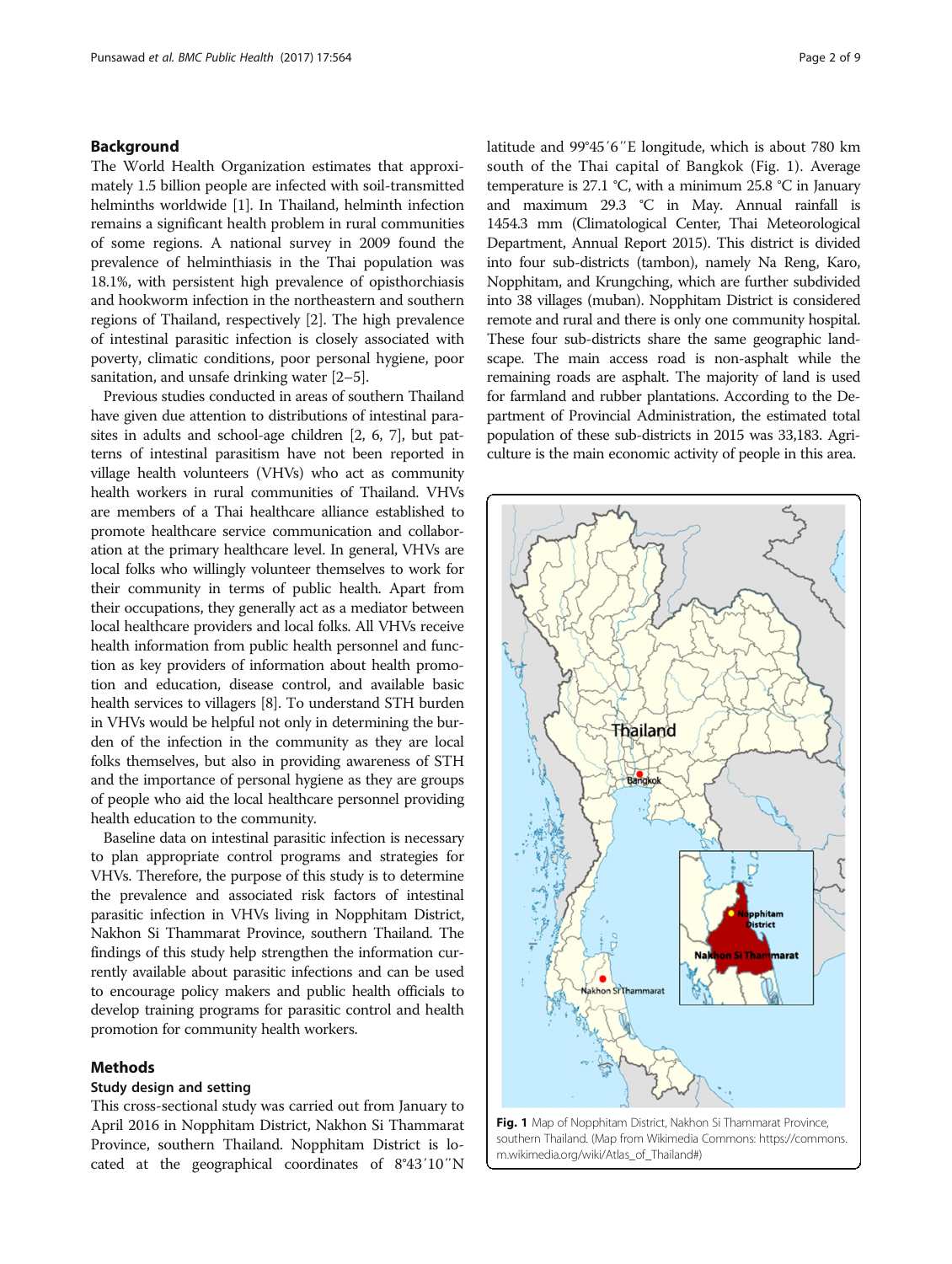## Study population, sample size and sampling technique

The study was conducted among village health volunteers residing in four sub-districts of Nopphitam District, Nakhon Si Thammarat Province. The sample size was determined using the single population proportion formula. It was calculated from the prevalence rate (p) of 19.8% from a previous study [\[2](#page-7-0)], with a 95% confidence interval  $(z = 1.96)$ , 5% margin of error  $(d = 0.05)$ . The calculated sample size was 244. We assumed that the final sample size would be reduced by around 30% due to unable to pass stool on the study date and thus aimed for a sample size of 330. Simple random sampling method was used to selected village health volunteers from each sub-districts. We randomly selected 330 VHVs, then gave instructions and distributed plastic containers for stool collection. Finally, a total of 324 village health volunteers returned stool specimens, which consisted of 22.22% (72) from Na Reng, 24.38% (79) from Karo, 16.98% (55) from Nopphitam, and 36.42% (118) from Krungching. We decided to keep all the samples in the study for the sake of health surveillance regardless of the calculated sample size, hence, the final sample size was 324.

### Data collection and laboratory processing

A structured questionnaire was developed and used to collect demographic and socioeconomic data (i.e. age, education level and income). Information on possible risk factors (i.e. personal hygiene behaviors such as hand washing and shoe wearing) was also collected via the questionnaire (Additional file [1\)](#page-7-0). All completed questionnaires were checked for accuracy and completeness. After proper instruction, a clean plastic container labeled with the subject's name and identification number was distributed to each participant and one day later they returned containers back with at least 10 g of stool. Each specimen was checked for correct labeling, quantity of sample, and procedure of collection and transported immediately to the parasitology laboratory of the School of Medicine, Walailak University.

A portion of each specimen was processed immediately using a direct microscopic technique with a saline and iodine solution to detect cysts, trophozoites, eggs, and larvae of intestinal parasites. The remainder of each specimen was analyzed using the formol-ether concentration technique. Briefly, 1 g of stool sample was suspended in 3 ml of 10% formalin, sieved with cotton gauze, and transferred to a 15-ml conical centrifuge tube. Then, 8 ml of 10% formalin and 3 ml of diethyl ether were added and the resulting solution was centrifuged for 5 min at 2000 rpm. Subsequently, the supernatant was discarded, and the remaining sediment was observed under light microscope at  $10\times$  and  $40\times$  objectives to detect eggs and larvae of helminths, cysts, and trophozoites of protozoan parasites. Iodine solution was

used to detect and identify cysts of protozoan parasites. In addition, each stool sample was analyzed by the modified Kato-Katz technique [[9\]](#page-7-0) (kits were purchased from Department of Helminthology, Faculty of Tropical Medicine, Mahidol University). The intensity of soiltransmitted helminth (STH) infection was estimated indirectly by counting the number of eggs per gram (EPG) of stool and calculated by multiplying each slide count by 40. The results of intensity for STH were classified into low, moderate, and high according WHO recommendation; for Ascaris lumbricoides: low 1–4999 EPG, moderate 5000–49,999 EPG, and high 49,999 EPG; for Trichuris trichiura: low 1–999 EPG, moderate 1000–9999 EPG, and high 9999 EPG; and for hookworm; low 1–1999 EPG, moderate 2000–3999 EPG, and high 3999 EPG, respectively [[10\]](#page-7-0). To eliminate observer bias, each stool sample was examined by two trained senior medical laboratory technologists who were not informed about the health status and other details of the study participants.

## Data analysis

We used proportions with 95% confidence intervals (CIs) to describe the prevalence of intestinal parasites. Quantitative variables were described by mean and standard deviations (SD) and qualitative variables were described by frequency (percentage). Initially, the differences of the presence of intestinal parasites among subdistricts and were assessed by chi-square test. The prevalence ratios were computed by Poisson regression with robust estimation to measure the strength of the association between each independent variable and STH infection. To adjust for possible confounders, all variables with P-value less than 0.1 in the univariate analysis were analyzed using multivariate Poisson regression analysis. P-value less than 0.05 was considered statistically significant. Data were entered, cleaned, and analyzed using IBM SPSS Statistics for Windows, Version 23.0. Armonk, NY: IBM Corp.

## Results

## Socio-demographic characteristics

A total of 324 study participants, comprising 38 males and 286 females, were enrolled in the study. The mean age of participants was 45 years (standard deviation 9.0), with a range of 23 to 71 years. The age-group distribution showed that a majority (39.5%) were in the 41–50 years age group. All participants were Buddhist. Most participants were married (89.5%), and a majority was farmers (80.2%). About half (53.1%) of participants indicated secondary education was the highest level received, and around one-third (32.4%) indicated primary education was the highest level (Table [1](#page-3-0)).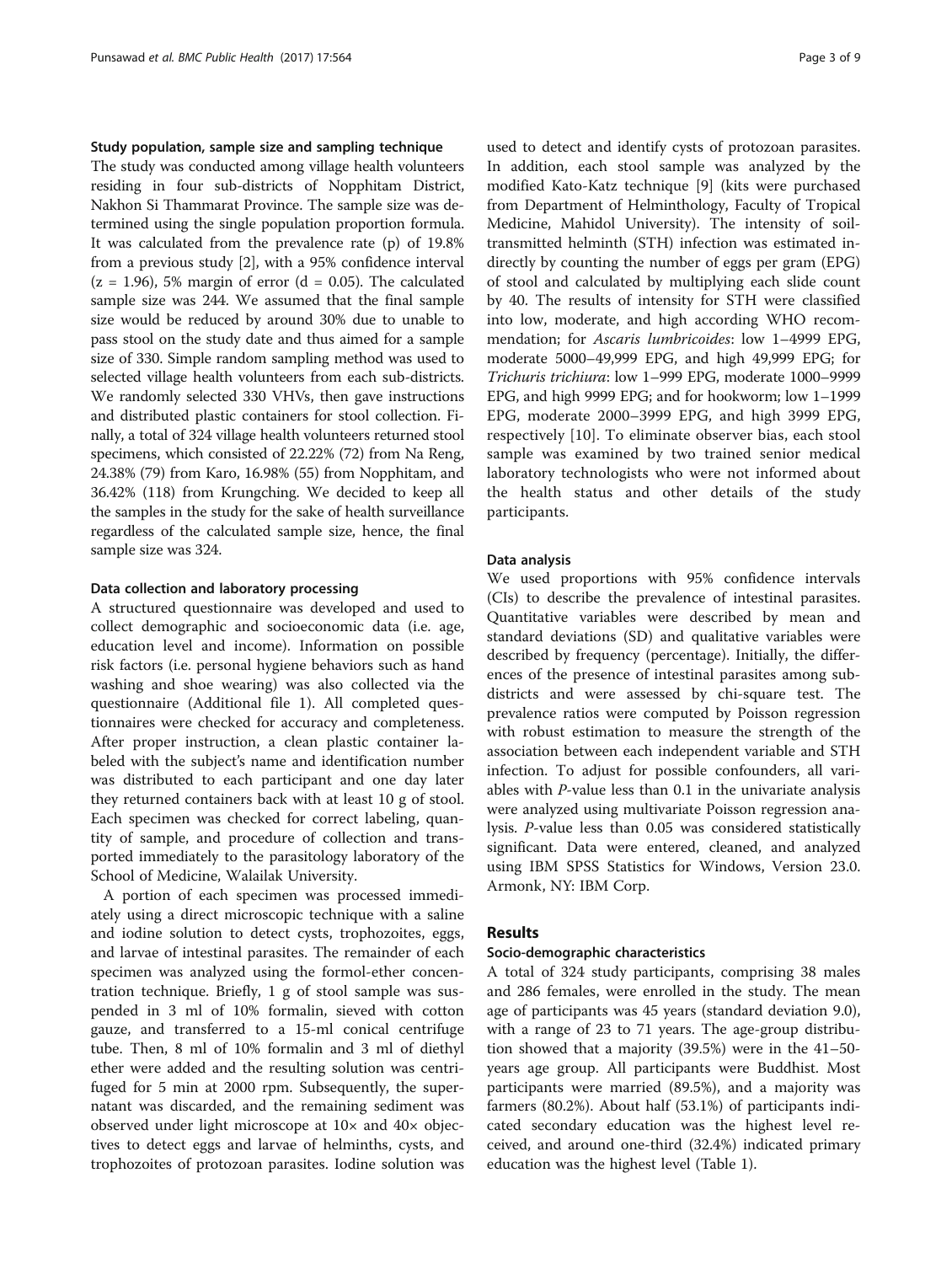| in Nopphitam District of Nakhon Si Thammarat Province, Thailand |        |            |
|-----------------------------------------------------------------|--------|------------|
| Characteristics                                                 | Number | Percentage |
| Sex                                                             |        |            |
| Male                                                            | 38     | 11.7       |
| Female                                                          | 286    | 88.3       |
| Age group                                                       |        |            |
| $21 - 30$                                                       | 19     | 5.9        |
| $31 - 40$                                                       | 85     | 26.2       |
| $41 - 50$                                                       | 128    | 39.5       |
| $\geq 51$                                                       | 92     | 28.4       |
| Marital status                                                  |        |            |
| Single                                                          | 8      | 2.5        |
| Married                                                         | 290    | 89.5       |
| Divorced                                                        | 21     | 6.5        |
| Widowed                                                         | 5      | 1.5        |
| Education                                                       |        |            |
| Primary school                                                  | 105    | 32.4       |
| Secondary school                                                | 172    | 53.1       |
| High vocational/college certificate                             | 26     | 8.0        |
| Bachelor's degree or over                                       | 21     | 6.5        |
| Occupation                                                      |        |            |
| Farmer                                                          | 260    | 80.2       |
| Employee                                                        | 21     | 6.5        |
| Merchant                                                        | 14     | 4.3        |
| Housewife                                                       | 20     | 6.2        |
| Other                                                           | 9      | 2.8        |

<span id="page-3-0"></span>Table 1 Socio-demographic characteristics of study participants

## Prevalence of intestinal parasitic infection in village health volunteers

The overall prevalence of intestinal parasitic infection among participants was 45/324 (13.9%, 95% CI: 10.3– 18.1). A majority of the infected participants 97.8% (44/ 45) had a single infection while one participant 2.2% (1/ 45) was found to have a double infection (hookworm and Trichuris trichiura). Among helminth infections, hookworms 27/324 (8.3%, 95% CI: 5.6–11.9) was the predominate parasite, followed by Strongyloides stercoralis 3/324 (0.9%, 95% CI: 0.2–2.7) and T. trichiura 1/324 (0.3%, 95% CI: 0–1.7). No cestodes or trematodes were detected in this study. Of 27 participants who were positive for hookworm infection, 85.2% (23/27), 11.5% (3/27), and 3.7% (1/27) had low (1–1999 EPG), moderate  $(2000-3999$  EPG), and high  $(\geq 4000$  EPG) intensity of infection, respectively. All participants infected with T. trichiura had low (1–999 EPG) intensity.

The prevalence of helminth infection ranged from 7.6% to 11.4% at the study sites. The highest prevalence of the helminth infection was observed in Karo subdistrict, and protozoan infection was found frequently in

Krungching sub-district. The overall difference in parasite prevalence among the study sites was not statistically significant ( $p > 0.05$ ) (Table [2\)](#page-4-0). The prevalence of helminth infection was twice the prevalence of protozoan infection. With regard to protozoa infection, the prevalence of protozoan infection ranged from 1.8% to 5.9%. The highest prevalence was due to Blastocystis hominis 13/324 (4.0%, 95% CI: 2.2–6.8) and followed by Giardia intestinalis 2/324 (0.6%, 95% CI: 0–2.2) (Table [2\)](#page-4-0).

The distribution of infection among female and male participants is shown in Fig. [2](#page-4-0). Male participants had the overall prevalence at 18.4% (7/38) whereas the infection rate in female participants was slightly lower at 13.3% (38/286). The difference in prevalence of intestinal parasites between female and male participants was not statistically significant.

## Risk factors associated with soil-transmitted helminth (STH) infection

Univariate analysis of factors potentially associated with STH, as shown in Table [3](#page-5-0), revealed significant associations between STH infections with having dogs at home. VHVs who had dogs at home were two times more likely to be infected than those who did not (Crude prevalence ratio 2.3; 95% CI: 1.0–5.2,  $p = 0.047$ ). STH infection was not significantly associated with gender, age group, or monthly family income ( $p > 0.05$ ). All the participants with STH infection graduated the highest level of education at primary/secondary school. The prevalence ratio regarding level of education could not be calculated due to none of participants with bachelor's degree or higher had STH infection. After adjusting for possible confounders by multivariate analysis, none of the risk factors were associated with STH infection (Table [3\)](#page-5-0).

## **Discussion**

This study demonstrates the prevalence of intestinal parasite infection among VHVs living in Nopphitam District of Nakhon Si Thammarat Province, southern Thailand. The overall prevalence of intestinal parasitic infection 45/324 (13.9% 95% CI: 10.3–18.1) was lower than the prevalence found in other similar studies. For example, a survey of residents of southern Thailand found prevalence of 19.8% [\[2](#page-7-0)], and a survey conducted in rural communities in northeast Thailand found 37% of people had an intestinal parasitic infection [\[3](#page-7-0)]. These variations in prevalence may be due to differences in climatic conditions, environmental sanitation, economic and educational status of study subjects, and previous control efforts. In the present study, multiple infections were found in only one subject (2.2% of the sample), which is much lower than the prevalence determined in previous studies in rural Thai communities [\[3](#page-7-0), [5](#page-7-0)]. Differences in the study population, sample size, and methods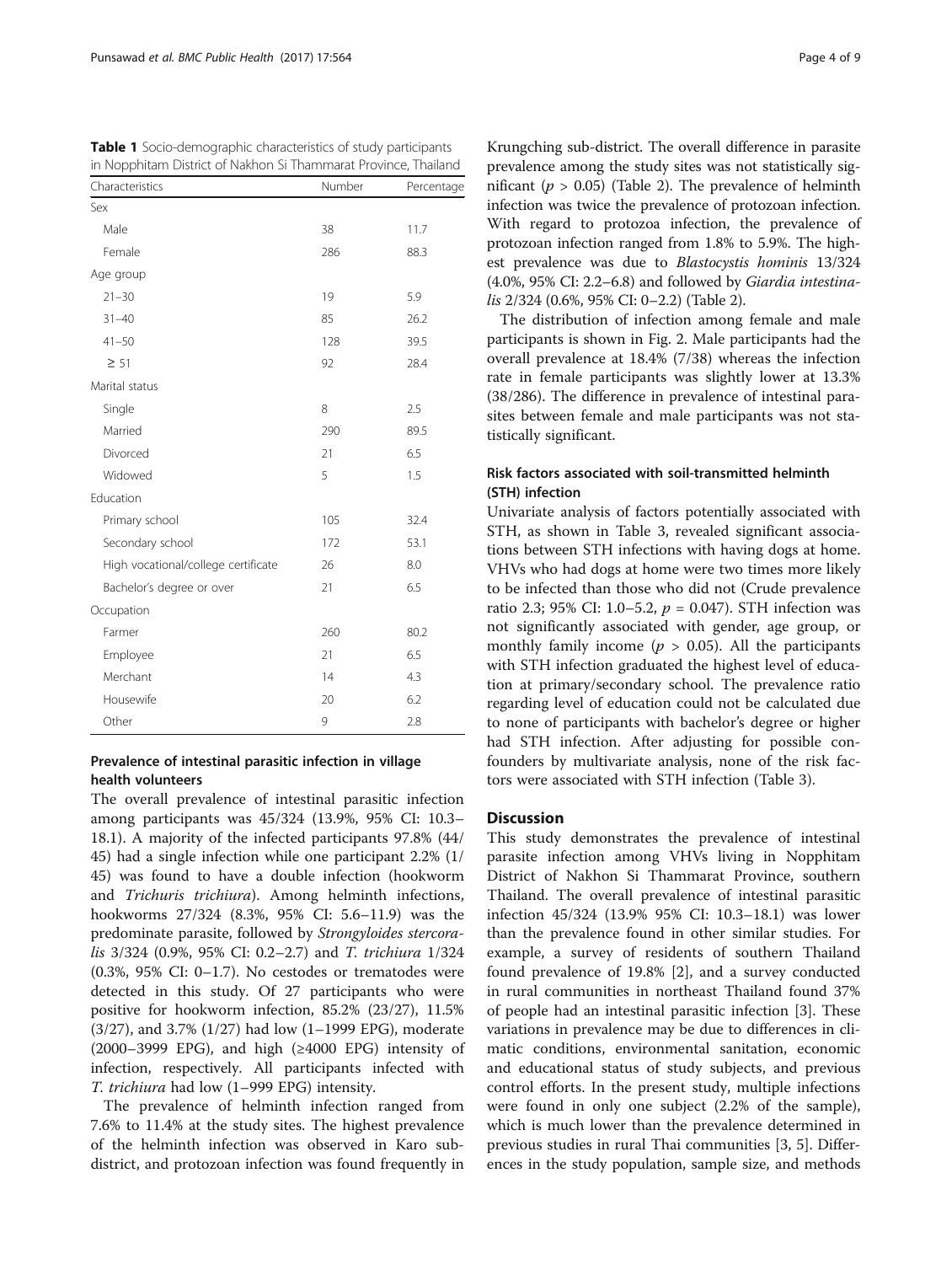| Parasite                    | Study site                       |                               |                                    |                                      | Overall     | $\chi^2$ | $P$ -value |
|-----------------------------|----------------------------------|-------------------------------|------------------------------------|--------------------------------------|-------------|----------|------------|
|                             | Na Reng<br>$(n = 72)$<br>No. (%) | Karo<br>$(n = 79)$<br>No. (%) | Nopphitam<br>$(n = 55)$<br>No. (%) | Krungching<br>$(n = 118)$<br>No. (%) | $(n = 324)$ |          |            |
|                             |                                  |                               |                                    |                                      | No. (%)     |          |            |
|                             |                                  |                               |                                    |                                      |             |          |            |
| <b>Helminths</b>            |                                  |                               |                                    |                                      |             |          |            |
| Hookworms                   | 7(9.7)                           | 7(8.8)                        | 3(5.4)                             | 9(7.6)                               | 26(8.0)     | 0.798    | 0.850      |
| Strongyloides stercoralis   | 0(0.0)                           | 1(1.3)                        | 2(3.6)                             | 0(0.0)                               | 3(0.9)      | 5.472    | 0.140      |
| Trichuris trichiura         | 0(0.0)                           | 1(1.3)                        | 0(0.0)                             | 0(0.0)                               | 1(0.6)      | 2.418    | 0.491      |
| Total                       | 7(9.7)                           | 9(11.4)                       | 5(9.0)                             | 9(7.6)                               | 30(9.6)     | 0.048    | 0.997      |
| Protozoans                  |                                  |                               |                                    |                                      |             |          |            |
| <b>Blastocystis hominis</b> | 2(2.8)                           | 4(5.1)                        | 1(1.8)                             | 6(5.1)                               | 13(4.0)     | 2.283    | 0.516      |
| Giardia intestinalis        | 1(1.4)                           | 0(0.0)                        | 0(0.0)                             | 1(0.8)                               | 2(0.6)      | 2.349    | 0.503      |
| Total                       | 3(4.2)                           | 4(5.1)                        | 1(1.8)                             | 7(5.9)                               | 15(4.6)     | 1.648    | 0.648      |
| Overall                     | 11(15.3)                         | 13 (16.4)                     | 6(10.9)                            | 16(13.5)                             | 45 (13.8)   | 0.698    | 0.874      |

<span id="page-4-0"></span>Table 2 Prevalence of intestinal parasitic infection in Nopphitam District, Nakhon Si Thammarat Province, Thailand

of analysis could contribute to differences in the detection of various parasites. The present study was conducted among VHVs, which may have resulted in participants with better knowledge of personal health and hygiene than other study populations, thus contributing to lower prevalence of intestinal parasitic infection. As we enrolled 324 VHVs which exceeded the calculated sample size, our findings were considered to represent the population in this area in terms of the generalizability.

For protozoan infection, the prevalence of Blastocystis hominis and Giardia intestinalis infection in this study was 4.0% and 0.6%, respectively. Infection with Blastocystis hominis was more prevalent among female participants. Among sub-districts, Krungching subdistrict had slightly higher prevalence of protozoa infection when compared with others. In general, all sub-districts are considered homogeneous in terms of geography and general living conditions. Although the highest prevalence of protozoa was observed at Krungching sub-district, there was no statistical difference. These pathogenic protozoa are transmitted by the fecal-oral route. Blastocystis hominis can cause diarrhea if the burden of infection is high. The presence of five or more B. hominis cells per 40× magnification field during direct microscopic examination of a wet-mounted stool smear is considered a sufficient amount of this pathogen to cause

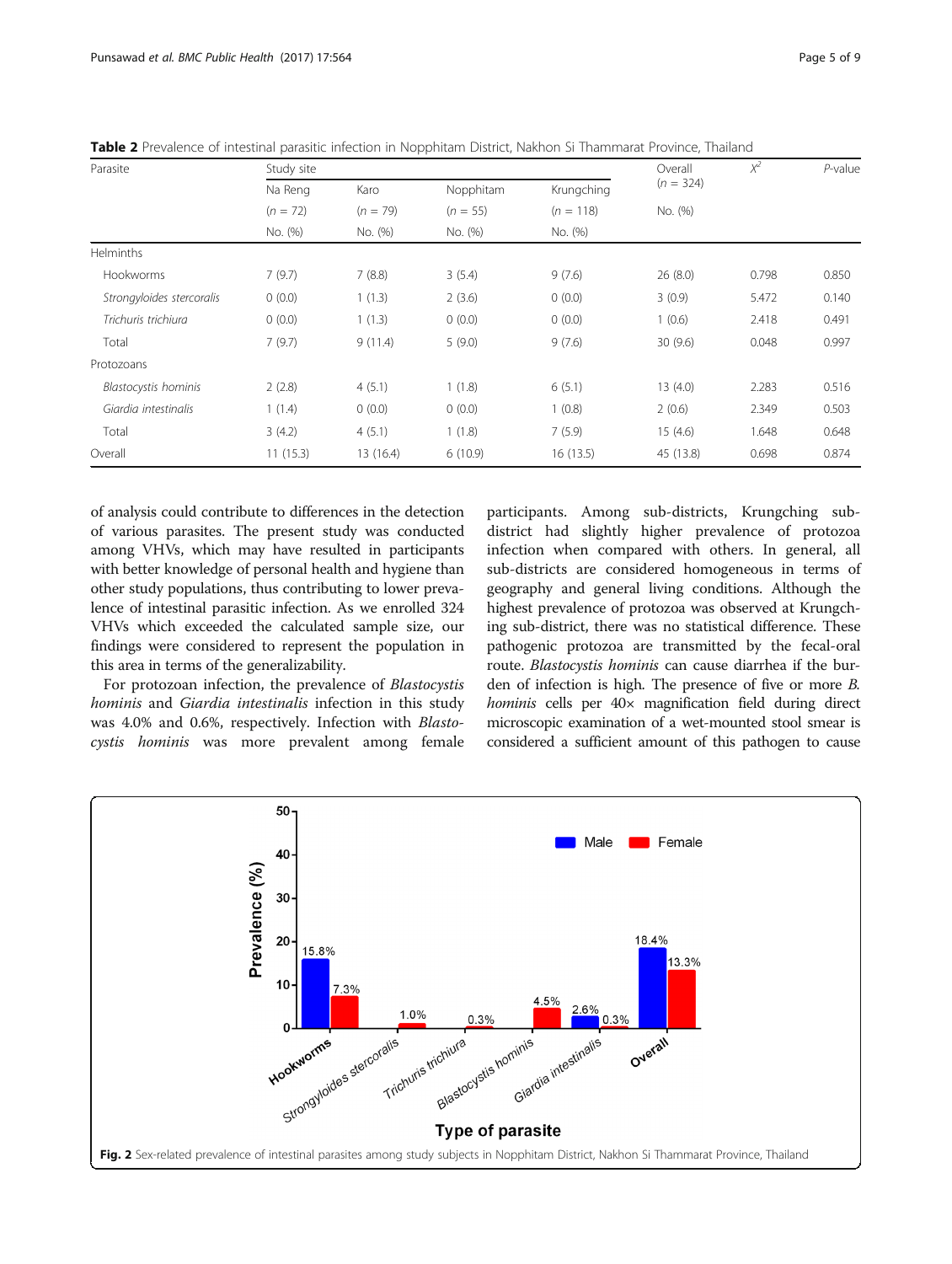| Variables                         | Positive<br>No. (%) | Negative<br>No. (%) | Total<br>$n = 324$ | Crude PR<br>(95% CI) | $P$ -value | Adjusted PR<br>(95% CI) | $P$ -value |
|-----------------------------------|---------------------|---------------------|--------------------|----------------------|------------|-------------------------|------------|
| Gender                            |                     |                     |                    |                      |            |                         |            |
| Male                              | 6(15.8)             | 32 (84.2)           | 38                 | $1.9(0.8-4.3)$       | 0.135      |                         |            |
| Female                            | 24 (8.4)            | 262 (91.6)          | 286                |                      |            |                         |            |
| Age in years                      |                     |                     |                    |                      |            |                         |            |
| $< 40$                            | 6(6.6)              | 85 (93.4)           | 91                 | $0.6(0.3-1.5)$       | 0.310      |                         |            |
| $\geq 40$                         | 24 (10.3)           | 209 (89.7)          | 233                |                      |            |                         |            |
| Monthly family income (Thai Baht) |                     |                     |                    |                      |            |                         |            |
| < 10,000                          | 14 (11.0)           | 113 (89.0)          | 127                | $1.4(0.7-2.7)$       | 0.380      |                         |            |
| $\geq 10,001$                     | 16(8.1)             | 181 (91.9)          | 197                |                      |            |                         |            |
| Education                         |                     |                     |                    |                      |            |                         |            |
| Primary/secondary school          | 30 (9.9)            | 273 (90.1)          | 303                |                      |            |                         |            |
| Bachelor's degree or higher       | 0(0)                | 21 (100)            | 21                 |                      |            |                         |            |
| Wears shoes when outside          |                     |                     |                    |                      |            |                         |            |
| No                                | 1(20.0)             | 4(80)               | 5                  | $2.2$ (0.4-13.1)     | 0.387      |                         |            |
| Yes                               | 29 (9.1)            | 290 (90.9)          | 319                |                      |            |                         |            |
| Wear boots when on farm           |                     |                     |                    |                      |            |                         |            |
| No                                | 1(14.3)             | 6(85.7)             | 7                  | $1.6(0.3-9.9)$       | 0.636      |                         |            |
| Yes                               | 29(9.1)             | 288 (90.9)          | 317                |                      |            |                         |            |
| Open-field defecation             |                     |                     |                    |                      |            |                         |            |
| Yes                               | 29 (11.0)           | 235 (89.0)          | 264                | $6.6(0.9-47.4)$      | 0.061      | $5.5(0.7-41.2)$         | 0.099      |
| No                                | 1(1.7)              | 59 (98.3)           | 60                 |                      |            |                         |            |
| Have dogs at home                 |                     |                     |                    |                      |            |                         |            |
| Yes                               | 23 (12.0)           | 168 (88.0)          | 191                | $2.3(1.0-5.2)$       | 0.047      | $1.6(0.7-3.7)$          | 0.276      |
| No                                | 7(5.3)              | 126 (94.7)          | 133                |                      |            |                         |            |
| Have cats at home                 |                     |                     |                    |                      |            |                         |            |
| Yes                               | 12(8.7)             | 126 (91.3)          | 138                | $0.9(0.5-1.8)$       | 0.763      |                         |            |
| No                                | 18 (9.7)            | 168 (90.3)          | 186                |                      |            |                         |            |
| Contact with domestic animals     |                     |                     |                    |                      |            |                         |            |
| Yes                               | 27 (11.2)           | 215 (88.8)          | 242                | $3.1(1.0-9.8)$       | 0.061      | $2.5(0.8 - 7.8)$        | 0.131      |
| No                                | 3(3.7)              | 79 (96.3)           | 82                 |                      |            |                         |            |
| Wash hands after touching animals |                     |                     |                    |                      |            |                         |            |
| No                                | 1(10.0)             | 9(90.0)             | 10                 | $1.1 (0.2 - 7.2)$    | 0.934      |                         |            |
| Yes                               | 29 (9.2)            | 285 (90.8)          | 314                |                      |            |                         |            |
| Drinks purified water             |                     |                     |                    |                      |            |                         |            |
| Not boiled or filtered            | 10(14.3)            | 60 (85.7)           | 70                 | $1.8(0.9 - 3.7)$     | 0.101      |                         |            |
| Boiled or filtered                | 20 (7.9)            | 234 (92.1)          | 254                |                      |            |                         |            |

<span id="page-5-0"></span>Table 3 Univariate and multivariate analysis of soil-transmitted helminth infection and potential risk factors among study participants

clinical illness [[11](#page-7-0)]. Blastocystis sp. is transmitted through consumption of untreated or minimally treated water and uncooked or undercooked food [[12](#page-7-0)]. Therefore, the burden of pathogenic intestinal protozoa causing diarrhea in the communities comprising the study area should be further studied, and water sources and supplies in the community should be further examined for pathogenic intestinal protozoa. Molecular techniques such as polymerase chain reaction are needed to confirm prevalence and identify subtypes of Blastocystis sp.

STHs are a group of parasitic nematode worms causing human infection through contact with eggs or larvae that thrive in the warm and moist soil of tropical and subtropical areas [\[13\]](#page-7-0). Globally, an estimated 438.9 million people were infected with hookworm, 819.0 million with Ascaris lumbricoides, and 464.6 million with T.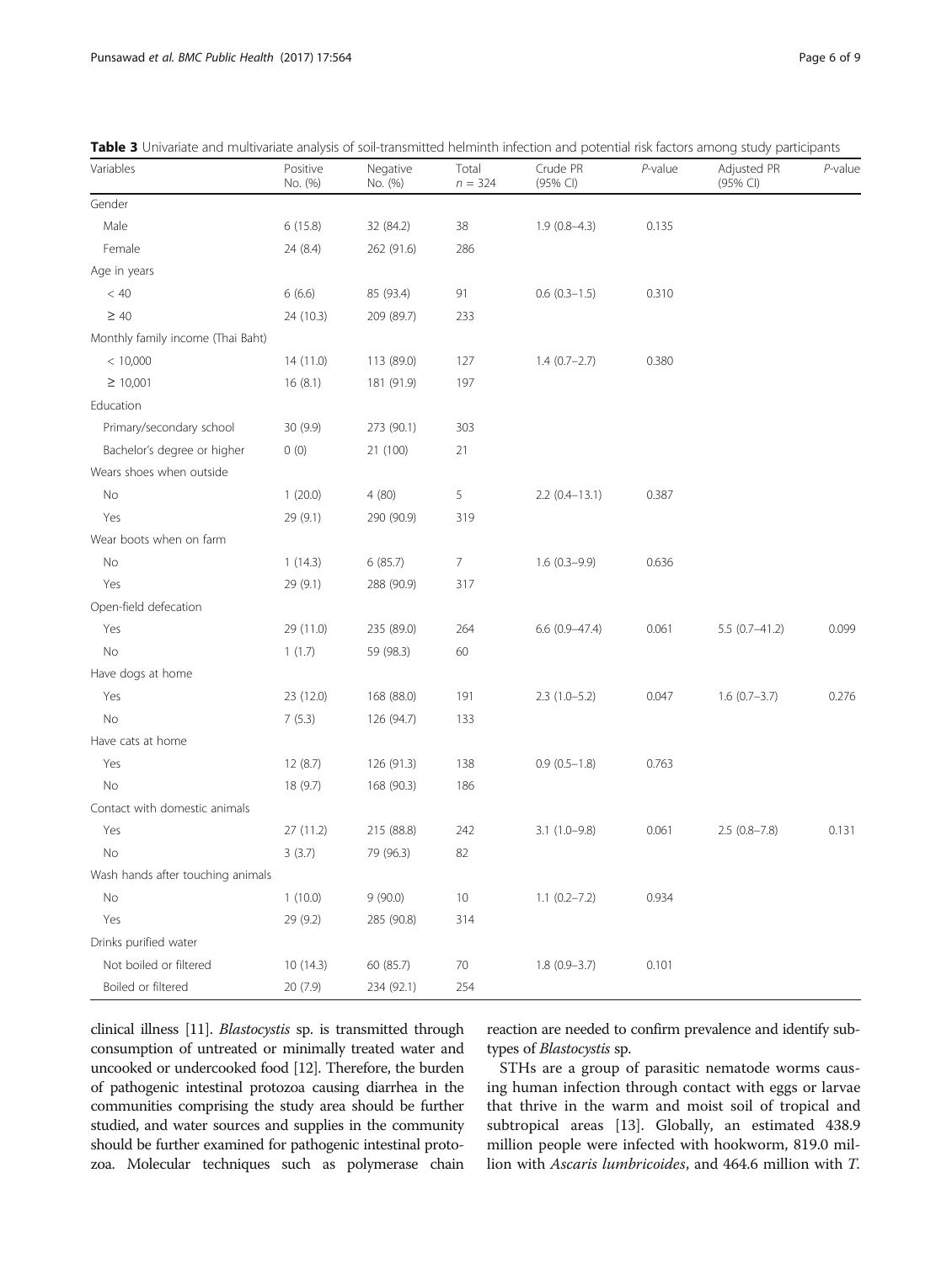trichiura in 2010 [[14\]](#page-7-0). STHs, including hookworms, S. stercoralis, and T. trichiura, were detected in study participants whereas A. lumbricoides was not. This finding is consistent with a previous study among highland and lowland dwellers in the Gamo area of southern Ethiopia [[15\]](#page-7-0). On the contrary, other studies conducted in peninsular Malaysia reported T. trichiura as the predominant STH in children [\[16](#page-7-0), [17](#page-7-0)]. High prevalence of S. stercoralis was found in suburban areas of Nakhon Ratchaima Province in northeastern Thailand [\[5](#page-7-0)] and in rural areas of Cambodia [[18, 19\]](#page-7-0). However, previous studies found A. lumbricoides was the most prevalent STH in school children in Ethiopia [[20, 21\]](#page-7-0), suggesting that young age might be associated with a higher risk of ascariasis. In addition, this study revealed that contact with domestic animals increased the risk of STH infection. However, data analysis revealed that the incidence of the STH infection was not significantly different among occupations. The differences in prevalence and distribution of STH among the various communities may be due to variations in host, age, genetics, time of study, parasitological technique used, personal hygiene practices, and environmental factors such as climate, topography, surface temperature, altitude, soil type, and rainfall, all of which significantly influence the distribution of STH [\[13](#page-7-0), [22](#page-7-0), [23\]](#page-7-0).

STH is known to be endemic in southern Thailand. The present study showed that hookworm infection (8.3%) was more prevalent than other types of STH infection. However, the prevalence of hookworm infection was lower than in previous studies conducted in southern Thailand [[2, 7](#page-7-0), [24\]](#page-7-0). A recent national survey found the prevalence of hookworm infection was 15.8% in southern Thailand compared to 4.7%, 3.8%, and 3.2% in northeastern, north, and central Thailand, respectively [[2\]](#page-7-0). The lower prevalence of hookworm infection in the present study may be due to differences in study population, urbanization, climate, general living conditions, and the accessibility of health services. In general, the majority of people infected with hookworms, Strongyloides stercoralis, and Trichuris trichiura are without symptoms. The participants who found to be infected with these parasites were informed and treated following CDC recommendations regarding the types of parasites. In Thailand, the costs of the antiparasitic drugs are generally inexpensive.

This study demonstrated significant associations between STH infection and having dogs at home. Humans acquire hookworms when the infective larval stage (known as third-stage larvae or L3) living in soil either penetrates the skin or is ingested [[25](#page-7-0), [26](#page-8-0)]. In general, contact with dogs is not considered a risk factor for STH infection as they are not in the life cycle of the parasites. Interestingly, the association we found could result from soil contamination from dogs to humans. Furthermore, all participants with STH infection had the highest level of education of primary/secondary school whereas none of those graduated Bachelor's degree or higher had STH infection. This implied that health education was needed to be emphasized among VHVs with lower degree of education. In Thailand, Necator americanus is the most common type of hookworm in the central [\[4\]](#page-7-0), northeastern, and southern regions [[7](#page-7-0), [27\]](#page-8-0). In addition, Ancylostoma ceylanicum and Ancylostoma caninum, which are types of hookworm found in dogs and cats, have been detected in rural communities in Thailand [[4](#page-7-0), [27](#page-8-0)]. Therefore, the high percentage of study participants who indicated they keep pets at home and have contact with domestic animals indicates they may be at risk for acquiring animal hookworms. However, further work is needed to identify hookworms in the feces of domestic animals and in soil samples in communities in the studied area. These results may be helpful for understanding the mode of hookworm transmission and developing appropriate measures for controlling human and animal hookworm infection.

The present study was subjected to the following limitations. Fecal examination to detect the presence of helminths was carried out on only a single day, which could result in random error from one-time measurement and could affect diagnostic sensitivity for the detection of any parasites. Methods such as Harada Moori's filter paper for S. stercoralis and hookworm infection were not performed. The risk factor analysis was restricted to questionnaire data and may not represent overall risk patterns. Unmeasured confounding in this study was presumably resulted from a selection bias. As the study was conducted among VHVs, it might probably select the participants with better knowledge of personal health and hygiene than other villagers. Finally, there were some limitations in the generalizability of our findings: due to the majority of VHVs' gender, the gender of the participants was mainly female. Although gender was not statistically associated with STH infection, but the result of this study might not exactly represent the general population. Furthermore, the results of this study were applied to Nopphitam District, Nakhon Si Thammarat Province, Thailand, so there might be different results in other geographical settings, especially those outside southern Thailand.

## Conclusions

This is the first report to describe the prevalence of parasitic infections in village health volunteers from southern Thailand. Hookworm infection was prevalent in the studied communities. Having dogs at home was found to be significantly associated with STH infection. Appropriate measures such as education on personal hygiene and environmental sanitation and the development of awareness strategies should be implemented to control parasitic infection in VHVs.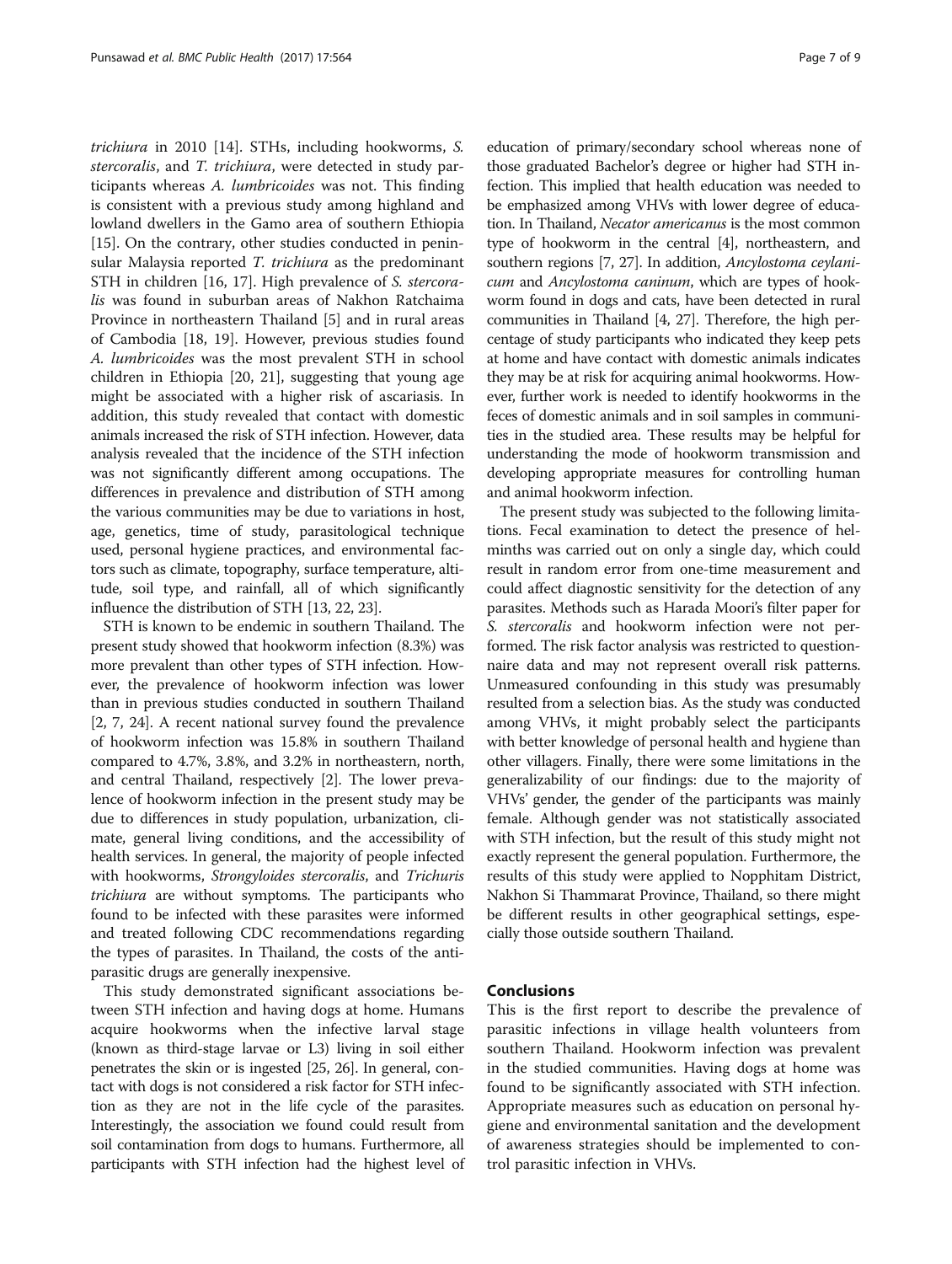## <span id="page-7-0"></span>Additional file

[Additional file 1:](dx.doi.org/10.1186/s12889-017-4486-2) Questionnaire on demographic data and possible risk factors. (PDF 344 kb)

#### Abbreviations

APR: Adjusted prevalence ratio; CI: Confidence interval; CPR: Crude prevalence ratio; EPG: Eggs per gram; STH: Soil-transmitted helminth; VHV: Village health volunteer

#### Acknowledgments

The authors would like to acknowledge the director of Nopphitam District Public Health Office and the directors of each sub-district health promoting hospital for their support throughout the course of this study. Special thanks are also given to Miss Potiga Chotipong for her assistance in preparing reagent and laboratory instruments.

#### Funding

This study was funded by Institute of Research and Development, Walailak University for financial support for this research (Grant No. WU59203). The funder had no involvement in the study design, collection, analysis, writing or interpretation.

#### Availability of data and materials

The datasets assembled and analysed during the current study are available from the corresponding author upon request.

#### Authors' contributions

CP, NP, SB, KT, NS and SN conceived the idea for this study, developed the methodology and designed the study. CP, SB, KT, NS and SN conduct of the study and performed the experiments. CP, NP, SB, and KT analyzed the data and guarantee the statistical analysis. CP, NP, SB, KT, NS and SN wrote the manuscript. CP and NP revised the manuscript. All authors read and approved the final manuscript.

#### Competing interests

The authors declare that they have no competing interests.

#### Consent for publication

Not applicable.

### Ethics approval and consent to participate

Ethical clearance was obtained from the Ethics Committee on Human Rights Related to Research Involving Human Subjects, Walailak University prior to the recruitment of any participants (15/080). All research was performed in accordance with the Declaration of Helsinki. The aim of the study was fully explained to VHVs, and participation was voluntary. Written informed consent was obtained from all participants before data and sample collection. The purpose and significance of the study were explained to and permission was obtained from the director of Nopphitam District Public Health Office and the director of each sub-district health promoting hospital.

## Publisher's Note

Springer Nature remains neutral with regard to jurisdictional claims in published maps and institutional affiliations.

#### Author details

<sup>1</sup>School of Medicine, Walailak University, 222 Thasala District, Nakhon Si Thammarat 80161, Thailand. <sup>2</sup> Tropical Diseases and Parasitic Infectious Diseases Research Group, Walailak University, 222 Thasala District, Nakhon Si Thammarat 80161, Thailand. <sup>3</sup>Noppitum Hospital, Noppitum District, Nakhon Si Thammarat 80161, Thailand.

## Received: 14 January 2017 Accepted: 1 June 2017 Published online: 09 June 2017

## References

1. WHO. Soil-transmitted helminth infections. Fact sheet no.366. 2017. [http://](http://www.who.int/mediacentre/factsheets/fs366/en) [www.who.int/mediacentre/factsheets/fs366/en/.](http://www.who.int/mediacentre/factsheets/fs366/en) Accessed 4 Apr 2017.

- 2. Wongsaroj T, Nithikathkul C, Rojkitikul W, Nakaia W, Royal L, Rammasut P. National survey of helminthiasis in Thailand. Asian Biomed. 2014;8:779–83.
- 3. Boonjaraspinyo S, Boonmars T, Kaewsamut B, Ekobol N, Laummaunwai P, Aukkanimart R, et al. A cross-sectional study on intestinal parasitic infections in rural communities, northeast Thailand. Korean J Parasitol. 2013;51:727–34.
- 4. Jiraanankul V, Aphijirawat W, Mungthin M, Khositnithikul R, Rangsin R, Traub RJ, et al. Incidence and risk factors of hookworm infection in a rural community of central Thailand. Am J Trop Med Hyg. 2011;84:594–8.
- 5. Kitvatanachai S, Boonslip S, Watanasatitarpa S. Intestinal parasitic infections in Srimum suburban area of Nakhon Ratchasima Province, Thailand. Trop Biomed. 2008;25:237–42.
- 6. Anantaphruti MT, Jongsuksuntigul P, Imsomboon T, Nagai N, Muennoo C, Saguankiat S, Pubampen S, Kojima S: School-based helminthiases control: I. A baseline study of soil-transmitted helminthiases in Nakhon Si Thammarat Province, Thailand. Southeast Asian J Trop Med Public Health 2002; 33 Suppl 3:113–119.
- 7. Anantaphruti MT, Maipanich W, Muennoo C, Pubampen S, Sanguankiat S. Hookworm infections of schoolchildren in southern Thailand. Southeast Asian J Trop Med Public Health. 2002;33:468–73.
- 8. Kowitt SD, Emmerling D, Fisher EB, Tanasugarn C. Community health workers as agents of health promotion: analyzing Thailand's village health volunteer program. J Community Health. 2015;40:780–8.
- Katz N, Chaves A, Pellegrino J. A simple device for quantitative stool thicksmear technique in Schistosomiasis mansoni. Rev Inst Med Trop Sao Paulo. 1972;14:397–400.
- 10. WHO. Helminth control in school-age children. A guide for managers of control programmes. 2nd ed. 2011. [http://apps.who.int/iris/bitstream/10665/](http://apps.who.int/iris/bitstream/10665/44671/1/9789241548267_eng.pdf) [44671/1/9789241548267\\_eng.pdf.](http://apps.who.int/iris/bitstream/10665/44671/1/9789241548267_eng.pdf) Accessed 4 Apr 2017.
- 11. Sheehan DJ, Raucher BG, McKitrick JC. Association of Blastocystis hominis with signs and symptoms of human disease. J Clin Microbiol. 1986;24:548–50.
- 12. Slifko TR, Smith HV, Rose JB. Emerging parasite zoonoses associated with water and food. Int J Parasitol. 2000;30:1379–93.
- 13. Bethony J, Brooker S, Albonico M, Geiger SM, Loukas A, Diemert D, et al. Soil-transmitted helminth infections: ascariasis, trichuriasis, and hookworm. Lancet. 2006;367:1521–32.
- 14. Pullan RL, Smith JL, Jasrasaria R, Brooker SJ. Global numbers of infection and disease burden of soil transmitted helminth infections in 2010. Parasit Vectors. 2014;7:37.
- 15. Wegayehu T, Tsalla T, Seifu B, Teklu T. Prevalence of intestinal parasitic infections among highland and lowland dwellers in Gamo area. South Ethiopia BMC Public Health. 2013;13:151.
- 16. Anuar TS, Salleh FM, Moktar N. Soil-transmitted helminth infections and associated risk factors in three orang Asli tribes in peninsular Malaysia. Sci Rep. 2014;4:4101.
- 17. Ngui R, Aziz S, Chua KH, Aidil RM, Lee SC, Tan TK, et al. Patterns and risk factors of soil-transmitted helminthiasis among orang Asli subgroups in peninsular Malaysia. Am J Trop Med Hyg. 2015;93:361–70.
- 18. Khieu V, Schar F, Forrer A, Hattendorf J, Marti H, Duong S, et al. High prevalence and spatial distribution of Strongyloides stercoralis in rural Cambodia. PLoS Negl Trop Dis. 2014;8:e2854.
- 19. Khieu V, Schar F, Marti H, Bless PJ, Char MC, Muth S, et al. Prevalence and risk factors of Strongyloides stercoralis in Takeo Province. Cambodia Parasit Vectors. 2014;7:221.
- 20. Shumbej T, Belay T, Mekonnen Z, Tefera T, Zemene E. Soil-transmitted helminths and associated factors among pre-school children in Butajira town. South-Central Ethiopia: A Community-Based Cross-Sectional Study PLoS One. 2015;10:e0136342.
- 21. Abossie A, Seid M. Assessment of the prevalence of intestinal parasitosis and associated risk factors among primary school children in Chencha town. Southern Ethiopia BMC Public Health. 2014;14:166.
- 22. Hotez PJ, Brindley PJ, Bethony JM, King CH, Pearce EJ, Jacobson J. Helminth infections: the great neglected tropical diseases. J Clin Invest. 2008;118:1311–21.
- 23. Hotez PJ, Bundy DAP, Beegle K, Brooker S, Drake L, de Silva N, et al. Helminth infections: soil-transmitted helminth infections and schistosomiasis. In: Jamison DT BJ, Measham AR, et al, editors. Disease control priorities in developing countries. 2nd ed. Washington (DC): World Bank; 2006.
- 24. Chongsuvivatwong V, Pas-Ong S, Ngoathammatasna W, McNeil D, Vithsupakorn K, Bridhikitti V, et al. Evaluation of hookworm control program in southern Thailand. Southeast Asian J Trop Med Public Health. 1994;25:745–51.
- 25. Brooker S, Bethony J, Hotez PJ. Human hookworm infection in the 21st century. Adv Parasitol. 2004;58:197–288.